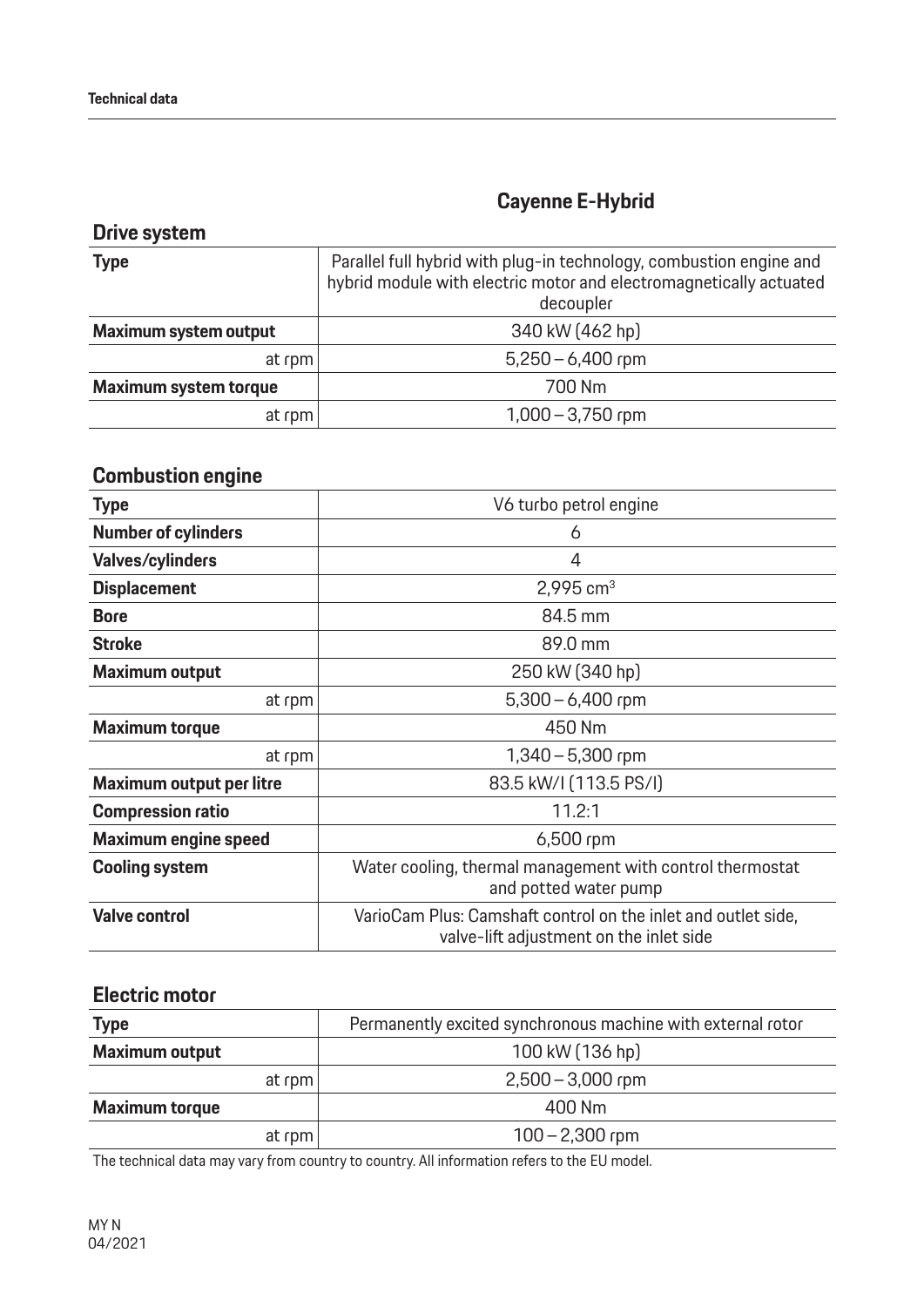## **Plug-in system**

| <b>Traction battery</b> | Lithium-ion battery with temperature control             |
|-------------------------|----------------------------------------------------------|
| <b>Energy content</b>   | 17.9 kWh                                                 |
| <b>Rated voltage</b>    | 374 V                                                    |
| <b>Charger</b>          | On-board charger delivering 3.6 kW (7.2 kW as an option) |

### **Power transmission**

| <b>Powertrain</b>   | Porsche Traction Management (PTM): Active all-wheel drive with<br>electronically variable, map-controlled multi-plate clutch, variable<br>torque distribution between front and rear axle; selectable centre-<br>differential lock |
|---------------------|------------------------------------------------------------------------------------------------------------------------------------------------------------------------------------------------------------------------------------|
| <b>Transmission</b> | Eight-speed Tiptronic S                                                                                                                                                                                                            |

### **Transmission ratio**

| 1 <sup>st</sup> gear | 4.71 |
|----------------------|------|
| $2nd$ gear           | 3.14 |
| 3rd gear             | 2.11 |
| 4 <sup>th</sup> gear | 1.67 |
| 5 <sup>th</sup> gear | 1.29 |
| 6th gear!            | 1.00 |
| 7 <sup>th</sup> gear | 0.84 |
| 8 <sup>th</sup> gear | 0.67 |
| Reverse gear         | 3.32 |
| Rear-axle gear ratio | 3.21 |

### **Chassis**

| <b>Suspension and damping</b>  | Steel springs with Porsche Active Suspension Management (PASM)                                 |
|--------------------------------|------------------------------------------------------------------------------------------------|
| <b>Front axle</b>              | Aluminium multi-link suspension, independent wheel suspension                                  |
| Rear axle                      | Aluminium multi-link suspension, independent wheel suspension                                  |
| <b>Steering</b>                | Electromechanical power steering; optional rear-axle steering                                  |
| <b>Steering ratio</b>          | 13.3:1 (centre position); with rear-axle steering 12.2:1 (centre position)                     |
| <b>Steering wheel diameter</b> | 375 mm                                                                                         |
| <b>Turning circle diameter</b> | 12.1 m; with rear-axle steering 11.5 m                                                         |
| Vehicle stability system       | Porsche Stability Management (PSM)<br>with ABS, ASR, ABD, MSR and Trailer Stability Management |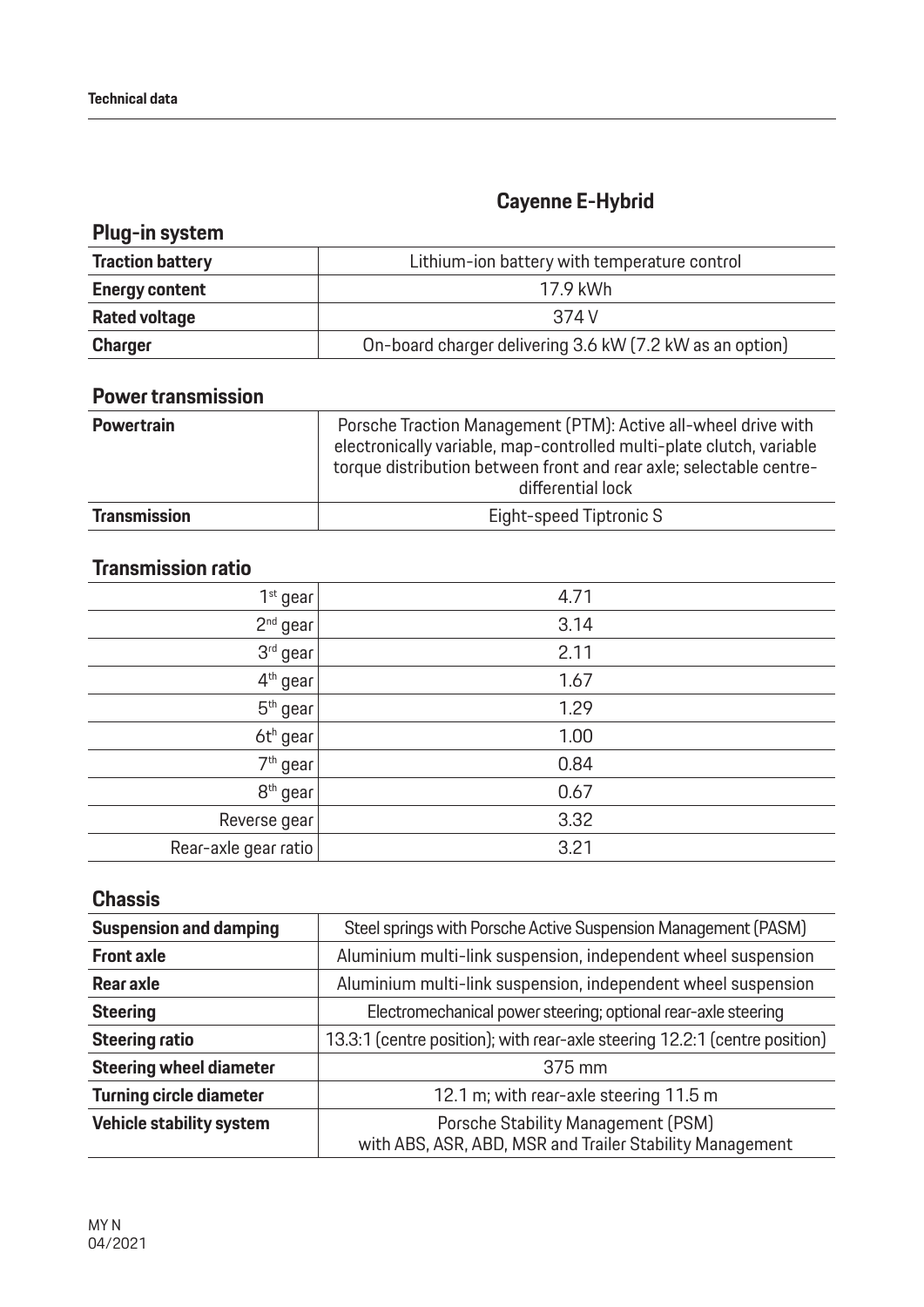| <b>Brakes</b>             |                                                                                                                                                                                                                                              |
|---------------------------|----------------------------------------------------------------------------------------------------------------------------------------------------------------------------------------------------------------------------------------------|
| <b>Brake system</b>       | Hydraulic dual-circuit brake system with axle distribution;<br>hybrid brake system with electromechanical brake booster;<br>electric duo-servo parking brake (EPB); auto hold function;<br>multi-collision brake; Porsche Hill Control (PHC) |
| <b>Brakes, front axle</b> | Six-piston aluminium monobloc fixed-calliper brakes;<br>grey cast-iron brake discs, internally vented                                                                                                                                        |
| <b>Diameter</b>           | 360 mm                                                                                                                                                                                                                                       |
| <b>Thickness</b>          | 36 mm                                                                                                                                                                                                                                        |
| Brakes, rear axle         | Four-piston aluminium monobloc fixed-calliper brakes;<br>grey cast-iron brake discs, internally vented                                                                                                                                       |
| Diameter                  | 358 mm                                                                                                                                                                                                                                       |
| <b>Thickness</b>          | 28 mm                                                                                                                                                                                                                                        |

## **Wheels and tyres**

| Wheels with tyres, front | 8.5 J x 19 ET 47 with 255/55 ZR 19 XL tyres |
|--------------------------|---------------------------------------------|
| Wheels with tyres, rear  | 9.5 J x 19 ET 54 with 275/50 ZR 19 XL tyres |

### **Dimensions**

| Length                               | 4,918 mm            |
|--------------------------------------|---------------------|
| <b>Width</b> (with exterior mirrors) | 1,983 mm (2,194 mm) |
| <b>Height</b>                        | $1,696$ mm          |
| <b>Wheelbase</b>                     | $2,895$ mm          |
| <b>Track width, front</b>            | $1,680$ mm          |
| Track width, rear                    | $1,673$ mm          |

## **Luggage compartment volume and weights**

| Luggage compartment<br>volume               | $645 - 1,6071$  |
|---------------------------------------------|-----------------|
| <b>Unladen weight (DIN)</b>                 | 2,295 kg        |
| <b>Gross vehicle weight rating</b>          | 3,030 kg        |
| Allowable trailer load<br>(braked/unbraked) | 3,500 kg/750 kg |
| <b>Allowable hook load</b>                  | 140 kg          |
| Allowable roof load<br>(with Porsche DTS)   | 100 kg          |